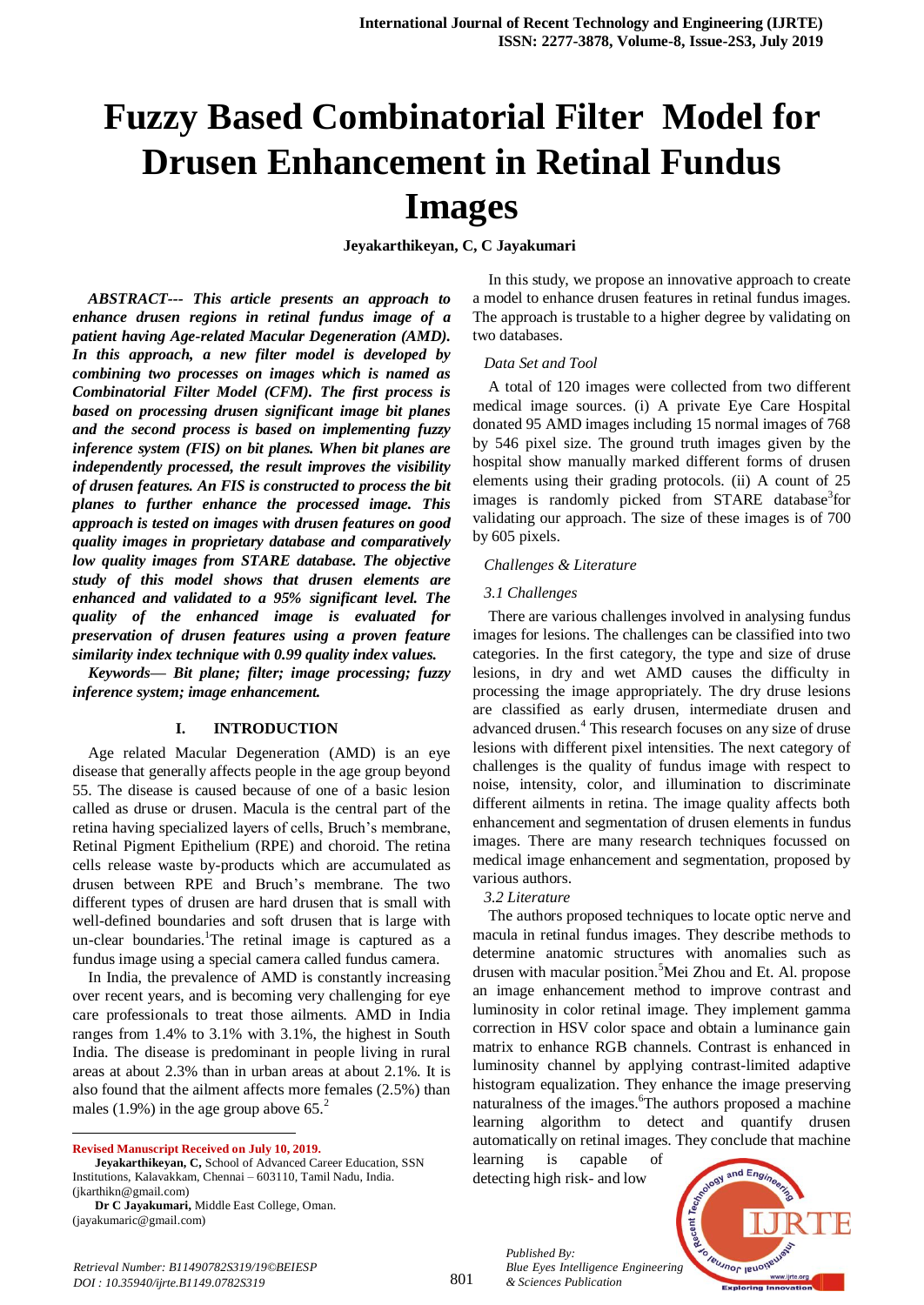## **FUZZY BASED COMBINATORIAL FILTERMODEL FOR DRUSEN ENHANCEMENT IN RETINAL FUNDUS IMAGES**

risk patients with non-advanced age related macular degeneration having drusen. Amplitude-modulation frequency-modulation decompositions for medical imaging problems including retinal image analysis is proposed by authors. In their research, they used a technique on AREDS images having retinal background, vessels, soft drusen and hard drusen elements for analysis. The standard deviations separating the histograms in retinal structures show that both soft and hard drusen are significantly differentiated with other retinal structures with the classification accuracy of more than 90%. Moreover, the distance between soft and hard drusen types is found as 2.8 standard deviations.<sup>8</sup>

In research journal  $\frac{9}{2}$ , the authors propose a supervised featured learning to segment drusen from retinal images. The drusen features learnt through this method are vectored and trained with support vector machine to classify the pixels in test images as drusen or non-drusen. The training is based on drusen patches and background patches of AMD images. They evaluated the method on STARE and DRIVE databases with accuracy of 96.92% & 94.81% respectively. The study is based on generalized low rank approximation and supervised term techniques. In article  $10$ , the authors suggested greyscale image enhancement using fuzzy set. De-focussing, averaging and max-min rule over the neighbours of a pixel were adopted to create overall improved enhancement of images. The effect of image quality is studied with linear index of fuzziness and entropy of the image. The authors proposed a grey prediction model to enhance image by modelling smoothness to data being sensitive to edges by implementing local contrast dynamically.<sup>11</sup>

Recent researches show that fuzzy inference system (FIS) is widely used in various research applications of digital image processing, specifically a significant role in retinal fundus image processing. One of the earlier researches is using fuzzy set theory on image enhancement, by fuzzy property plane pixel modification of an image. $12$ 

## **II. PROPOSED APPROACH**

#### *3.1 Bit plane slicing*

Any greyscale image is composed of eight1-bit planes ranging from zero to seven. In retina images with AMD, drusen specific features are available in most significant bit plane and other relevant drusen information is also available in some of lesser significant bit planes which is discussed by authors in the article.  $13$  This is explained in the following section. Each of these 1-bit planes will have planar information of an image. An image is sliced into 8 bit planes as shown in Fig. 1 and the right bottom corner image is the original color image.

## *4.2. Drusen significance in bit planes*

Using trial and error method, for the given quality of fundus image, it is found that the  $7<sup>th</sup>$ ,  $5<sup>th</sup>$  and  $4<sup>th</sup>$  planes have significant information pertaining to drusen element characteristics. In addition to useful information, insignificant information is also found in these planes. As a step to focus on drusen specific information, a combinatorial filter model is created composing functions of median and two dimensional digital filters.



**Fig. 1. Eight bit plane grey images and original color image**

## **III. COMBINATORIAL FILTER MODEL & ANALYTICAL RESULTS**

## *4.3.1. Pre-enhancement process*

The filter is designed in such a way that it minimizes the effect of filter operation on non drusen pixels. The median filter is applied to remove noises in initial images. The sliced plane image is given as an input to finite impulse response (FIR) filter with a filter matrix. The filter matrix is a threshold matrix, a structural element that is created specific to drusen elements in image. The FIR filter rotates filter matrix to 180 degrees in order to create a convolution kernel for the implementation of convolution function. This filter operation is applied to each of the selected bit planes and the output is generated as respectively modified new planes. It is found that the  $7<sup>th</sup>$  plane provides significant information specific to retinal drusen features. The  $4<sup>th</sup>$ &  $5<sup>th</sup>$ planes are processed to improve the visibility of retinal background information in grey image plane. This is called as Pre-enhancement process.

The pre-enhancement process is done as described in the following 3 steps. In step 1, a filter function is applied with a 3 x 3 structuring element (SE1) to the  $7<sup>th</sup>$  plane of the image to create f1.Another 3 x 3 structuring element (SE2)is applied in the filter function to the same 7th plane to create f2. Multiply f1 and f2 in order to improve visibility of drusen features. These functions are shown as expressions in Eq. (1). In step 2, a  $3 \times 3$  structuring element (SE3) is applied in the filter function to  $5<sup>th</sup>$  plane in order to process additional drusen feature in the image plane as shown in Eq. (2). In step 3, a 3 x 3 structuring element  $(SE4)$  is applied in the filter function to  $4<sup>th</sup>$  plane to improve the visibility of retinal background information as shown in Eq. (3) which is found to be subjective.

 $P7 = 2DFIR(p7, SE1) \times 2DFIR(p7, SE2)$ . (1)

P5 = 2DFIR (p5, SE3) 
$$
\cdot
$$
 (2)  
P4 = 2DFIR (p4, SE4)  $\cdot$  (3)

*4.3.2 Plane processing*

*Published By:*

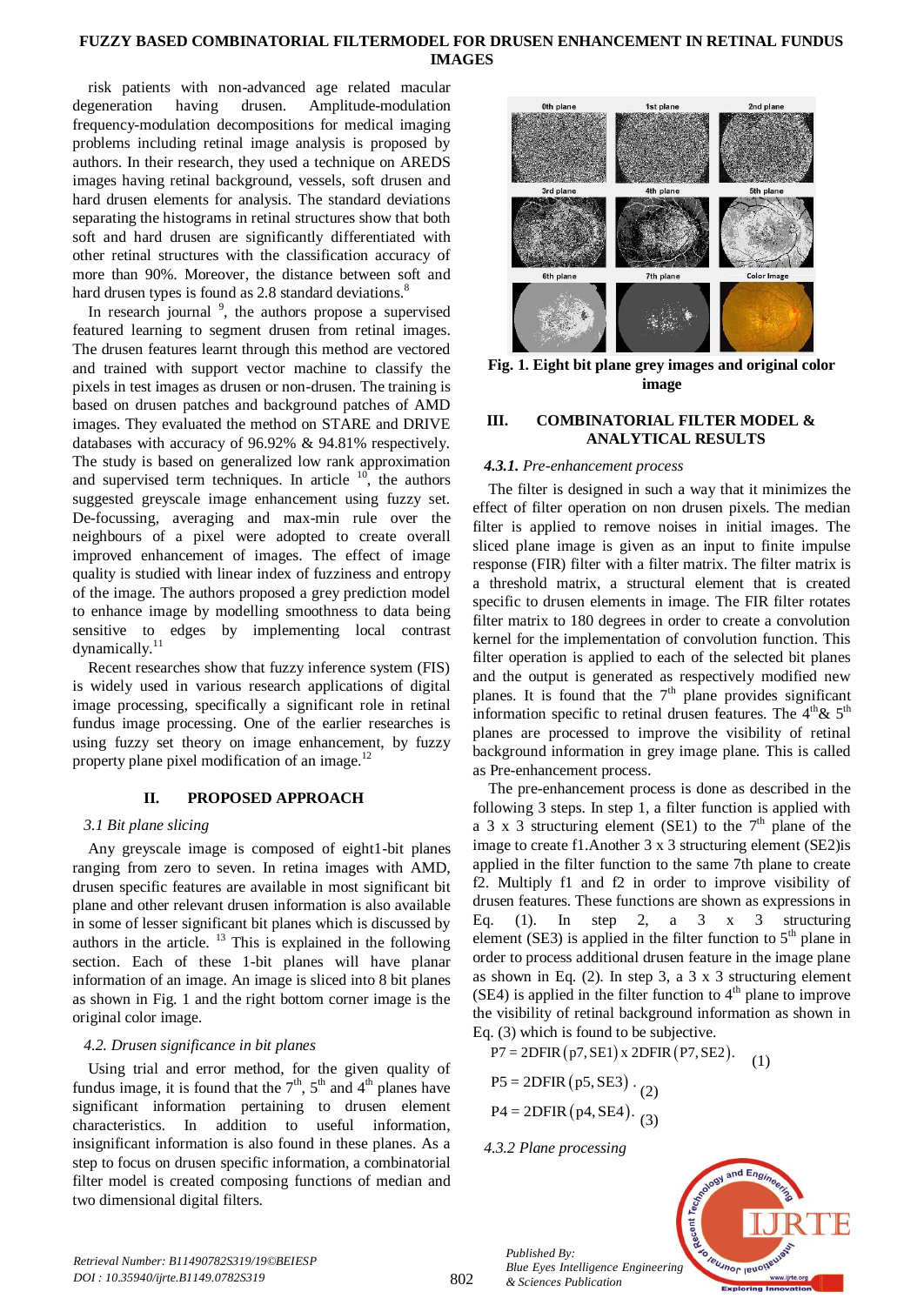The whole 8 bit image is reconstructed by composing the processed P7, P5& P4 bit planes (ProcessedPlanes) in Eq. (4) and other planes p1, p2, p3, p6 as extracted from grey scale image. One of the disadvantage is that the impulse noise is introduced when these bit planes are processed. The fuzzy inference system (FIS) is created to remove these impulse noises and enhance the output image. This system is applied to three planes in combination to filter process. The enhanced image (EnhancedImage) is generated involving grey image (GreyImage) as shown in Eq. (4). The grey image is used to preserve other features of retina such as macula, nerves, optic disc including any other background information. The enhanced image shows retinal features with clarity that is subjectively evident.

 $EnhancedImage = GreyImage +$ 

EnhancedImage =  $GreyImage +$ <br>  $(FIS(P7, P5, P4))$  x ProcessedPlanes (P7, P5, P4).

(4)

*Fuzzy inference system*

In this model, these types of drusen are mapped to WeakDrusen, NormalDrusen and StrongDrusen.

## *4.3.3.1. Role of fuzzy inference system*

The role of Fuzzy inference system is to identify the contribution of pixels to drusen regions in each of the three planes and process them accordingly. In FIS, three variables are used to fuzzy process each of the drusen significant bit plane images. The value bound for these input variables are set to 0.0 to 1.0. Four members are added to each of the input planes implemented with Gaussian function in the fuzzification process.

#### *4.3.3.2. Membership Function*

FIS is a branch of artificial intelligence that uses logic and set theory concepts, known as fuzzy set theory. The fuzzy set theory uses membership functions to identify the degree of belongingness of a pixel to different kinds of drusen sets. Gaussian membership functions are applied for every drusen or non drusen types in each of the  $4<sup>th</sup>$ ,  $5<sup>th</sup>$  and  $7<sup>th</sup>$  input bit planes. This is discussed in detail later in section 4.3.4.

#### *4.3.3.3. Fuzzy Rules*

A fuzzy rule is a rule that is used to infer an outcome based on input image. The canonical form of fuzzy rule is expressed as 'IF antecedent THEN consequent' in fuzzy rule based system. Mamdani fuzzy controller is a technique adopted in this research work. This controller uses fuzzy rules based on different drusen features which is designed to operate on each of the  $4<sup>th</sup>$ ,  $5<sup>th</sup>$  and  $7<sup>th</sup>$  bit planes. These rules are applied to each of these bit planesduring fuzzification process. After fuzzification, the aggregated pixel values are created with 3 plane information. This is done in the defuzzification process. In this process, the output image variable is defined to de-fuzzify the fuzzy output to crisp output. That is, the bit plane pixel fuzzy intensity values are converted into crisp intensity values. The de-fuzzification process is implemented by applying triangular membership functions over a range of pixel intensity values for each drusen feature. Four fuzzy inference rules are generated and applied to these fuzzified planes to enhance drusen element pixels. A sample fuzzy rule is shown in Eq. (5).

If a pixel of bitPlane5 is NonDrusen then TestDrusen pixel feature is NonDrusen (5)

The equation (5) is a rule, which states that if a pixel is processed as non drusen by FIS, then irrespective of same coordinate pixel values in other planes, the outcome pixel value is decided that it belongs to non drusen feature.

*4.3.4. Implementation of FIS*

The implementation of FIS is shown in Fig. 2. The drusen significant bit planes are given as crisp input to fuzzy process during fuzzification. This process creates fuzzy input which is processed by the inference engine. Fuzzy input and the fuzzy rules are used by the inference engine to infer image pixel values as fuzzy output values. In defuzzification process, the fuzzy output is de-fuzzified to generate crisp image pixel values using aggregation. In FIS, the crisp set theory describes that, X is a universal set of pixels in an image, P is the collection of well-defined pixels belonging to non drusen or drusen features (NonD, WD, ND, SD) and  $x$  is a pixel element, where,



**Fig. 2. Fuzzy Inference System**

 $x \in P$  or  $x \notin P$ . A Characteristic function of welldefined pixels in an image is expressed as

 $\chi_{P}(x) = \begin{cases} 1, & x \in P \\ 0, & x \notin P \end{cases}$  $=\begin{cases} 1, & x \in P \\ 0, & x \notin P \end{cases}$  where  $\chi_P : X \to \{0,1\}$  . The theory is further described with the membership function expressed as  $\mu_{P}:X\rightarrow\{0,1\}$  . In fuzzy set theory, the set of all pixels in a well-defined set is expressed as  $(x, \mu_{\overline{P}}(x))$  |  $x \in X$  . For example, the set of all pixels in well-defined ND is expressed as

 $(x_{ND}, \mu_{\overline{P}}(x))$  |  $x \in X$  . Similarly, it can be defined for other sets NonD, WD & SD. The membership function is expressed as

 $\mu_{\overline{P}} : X \rightarrow [0,1]$ . The grey pixel values are linearly normalized in the range 0.0 to 1.0. These values are mapped to fuzzy set membership values in the range 0.0 to 1.0. The alpha cut is expressed as  $A_{\overline{\alpha}} = \{x \mid \mu_{\overline{P}} x \ge \alpha\}$  and  $\alpha$  is arbitrary in [0,1]. The alpha cut values of normal drusen features (ND)

are identified as 0.43 to 0.76 corresponding to pixel values as shown in Fig. 4. These alpha cut values are found to be strong and is known as strong alpha cut values.

Four features are identified from graded images as, NonD refers to NonDrusen feature, WD refers to WeakDrusen feature, ND refers to

*Published By:*

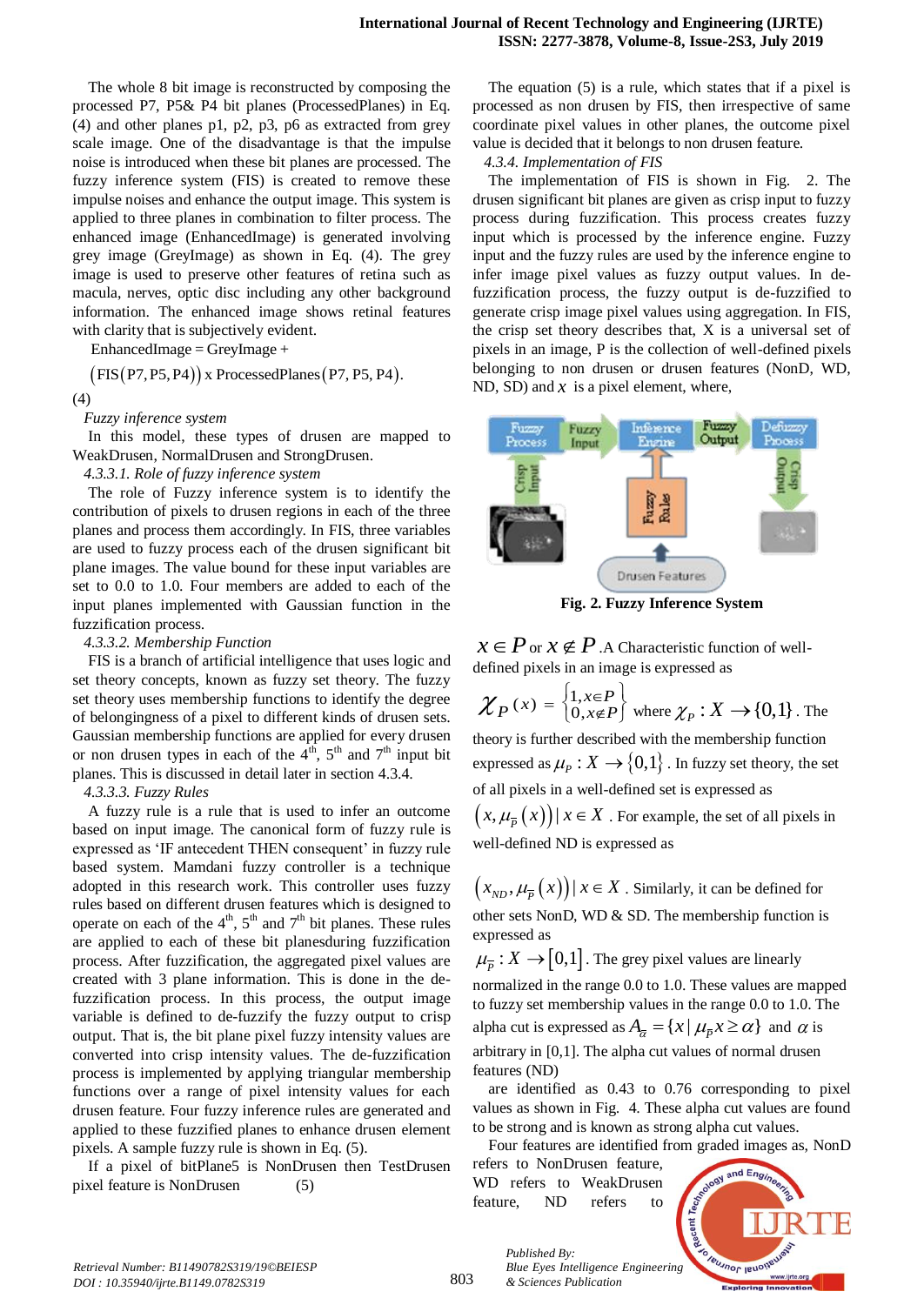# **FUZZY BASED COMBINATORIAL FILTERMODEL FOR DRUSEN ENHANCEMENT IN RETINAL FUNDUS IMAGES**

NormalDrusen feature and SD refers to StrongDrusen feature. The membership function implementations are shown in Fig. 3. The (a) in Fig. 3 shows the pixel intensity values against degree of memberships for Gaussian input functions. From this Fig. 3, it is evident that the  $7<sup>th</sup>$  plane is having significant high order intensity information than  $5<sup>th</sup> \&$ 4<sup>th</sup> planes. Next level high order intensity information is found in  $4<sup>th</sup>$  plane and lastly in  $5<sup>th</sup>$  plane.

The Fig. 4 shows the outcome of application of triangular membership functions to different intensity values in  $7<sup>th</sup>$ ,  $5<sup>th</sup>$ and 4<sup>th</sup> bit plane image as NonD, WD, ND and SD. The Figure also shows the amount of information available in each of the planes. Fig. 4 depicts that there are intersection points between NonD  $&$  WD, WD  $&$  ND, ND  $&$  SD. These intersections show that there is increase in membership sharing of each of the feature from Non drusen to Strong drusen. It is shown that the smaller triangles formed by intersections on x axis are de-fuzzified as smoothened crisp values on subjective examination of images.



**Fig. 3. (a) (b) (c) Pixel intensity and degree of pixel membership values in different bit planes in fuzzy process**



Fig. 4. Pixel intensity and degree of pixel membership of different drusen features inferred in fuzzy process

*4.4. Combinatorial Filter Model*

# *4.4.1. CFM block diagram*

The block diagram in Fig. 5depicts the schematic process flowof the filtermodel.The input colorimage is converted to grey image and drusen significant planes are sliced. These slices are processed in two different modes, one with two dimensional median filter and the other with fuzzy inference system. The results are combined to generate an enhanced image.This model is known as combinatorial filter model.



# **Fig. 5. Process flow diagram of Combinatorial Filter Model**

# *4.4.2 CFM algorithm*

- 1. Apply histogram matching with the RGB planes of the reference image to pre-process and convert it into grey scale image
- 2. Extract4<sup>th</sup>,  $5<sup>th</sup> \& 7<sup>th</sup>$ bit planes of the grey scale image to start pre enhancement process
- (a) Pre-enhancement step 1: Apply 2D digital filters pertaining to pre-enhance drusen features in the  $7<sup>th</sup>$ plane and create a new  $7<sup>th</sup>$  plane
- (b) Pre-enhancement step 2: Apply two different and distinct 2D digital filters to 4th &5th plane correspondingly to process drusen feature attributes
- 3. Re-construct the whole image by combining the independently processed  $7<sup>th</sup>$ ,  $5<sup>th</sup>$  and  $4<sup>th</sup>$ planes with unprocessed other planes to get a partially enhanced drusen image
- 4. Construct a fuzzy inference system with the three planes c4, c5 & c7 as input variables and one output variable with variable bounds set as zero and one
- 5. Fuzzify the stages of drusen features with the input variables to inference engine
- 6. Apply fuzzy rules to the inference engine to create fuzzy output image.
- 7. The fuzzified output images are de-fuzzified to generate a crisp output image
- 8. Use image arithmetic to fuzzy processed image with plane processed image to smoothen image features and improve visibility of AMD drusen elements Combine this image with original grey image



*Published By:*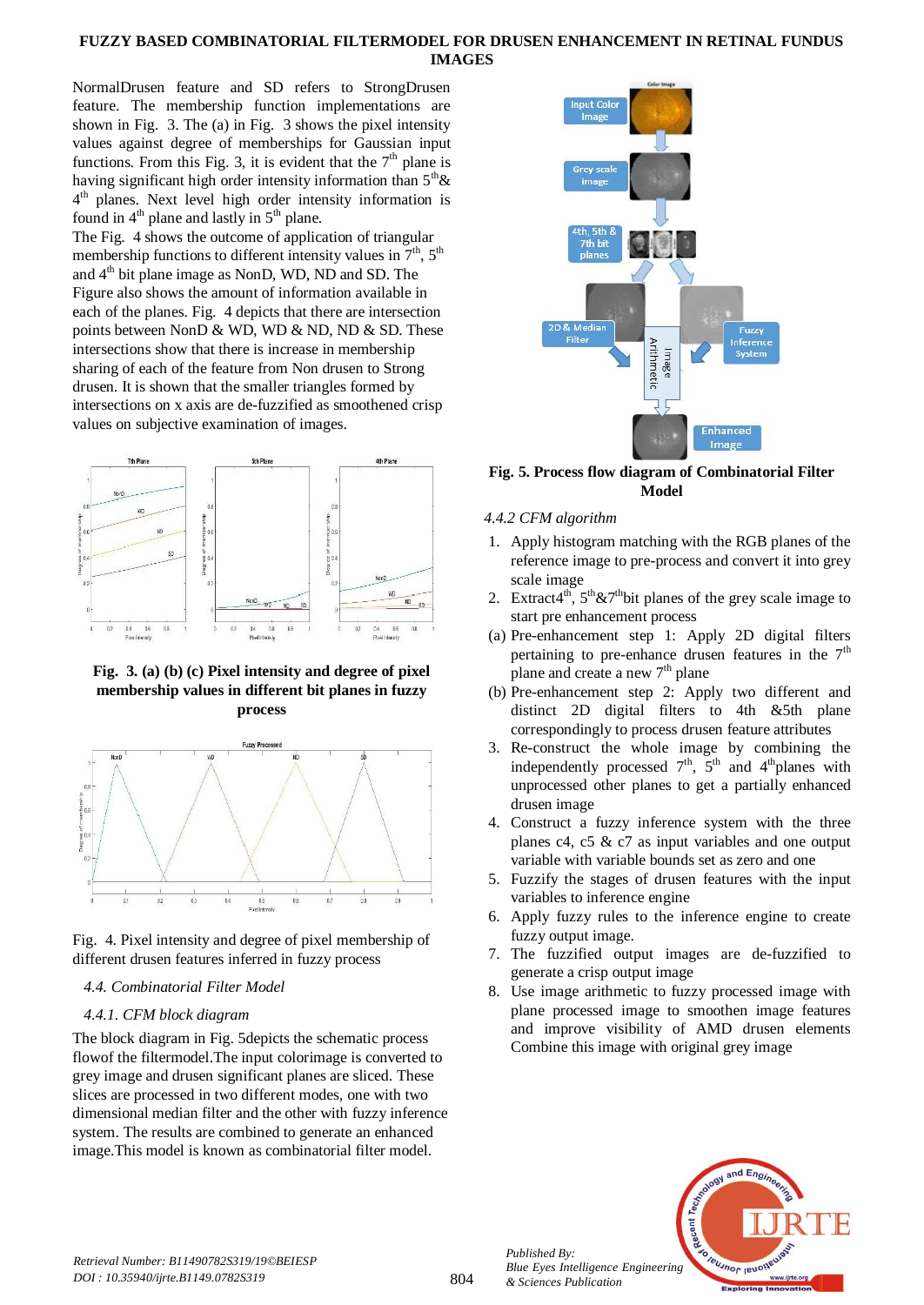## *5.0 Results and Discussion*

## *5.1 Pixel region process of drusen and non drusen regions*

The authors located different portions of retina image and compared the effect of contrast enhancement of drusenelements using fuzzy inference system. The comparisons were done using grey image, significant bit plane operated image, and the fuzzy processed image. Table1 shows different pixel region process information. This table shows information such as pixel region number,

| Region          | Pixel Window             | Element          | Rows | Columns | Pixels | Error | False acceptance |
|-----------------|--------------------------|------------------|------|---------|--------|-------|------------------|
| Pr1             | {335, 271, 342, 274}     | Drusen           |      |         | 32     |       | 3.125            |
| Pr2             | $\{361, 272, 367, 275\}$ | <b>NonDrusen</b> |      |         | 28     |       | 0.000            |
| Pr3             | $\{562, 82, 570, 85\}$   | NonDrusen        |      |         | 36     |       | 0.000            |
| Pr <sub>4</sub> | {391, 350, 399, 354}     | Drusen           |      |         | 36     |       | 5.556            |

In pixel region 1 (Pr1), 32 pixels are considered for process examination, and it is found that 1 pixel out of 32 is processed withdeteriorating pixel values. This deterioration is called as false rejection. It is also found that in region 4, 2 out of 36 pixels are processed as false rejection pixels. The accuracy of pixel enhancement is found to have 95.6% for these two regions.A consolidated false rejection rate post processing of 6 regions in 6 different images is found to have 3.98%.

The representational image in Fig. 6 (a) shows the Region 1 {335, 271, 342, 274} marked as drusen in processed whole image and Fig. 6 (b) shows a blown up portion of post process mark of Region 1. The Fig. 7 (a)

shows a sample grey scale image portion before processing and Fig. 7 (b) shows the processed image of the same portion.

pixel window, Element (drusen / non drusen regions) those are selected for processing. The remaining columns show number of rows, number of columns and number of pixels processed. Error shows the number of pixels processed as drusen / non drusen appropriately. The false acceptance shows the percent of pixels in that region failed to process normally. The authors in  $14$  proposed a color image enhancement method based on luminosity and contrast, which signifies that contrast of an image plays a vital role in image enhancement.



**Fig. 7. (a) Drusen before applying CFM, (b) Image after applying CFM**

| Mean of Intensity<br>Pixel Region |             |                 | <b>Standard Deviation of Intensity</b> |                 |                            |  |
|-----------------------------------|-------------|-----------------|----------------------------------------|-----------------|----------------------------|--|
| {335, 271, 342, 274}              | Input pixel | Processed Pixel | Input pixel                            | Processed Pixel | <b>Intensity Deviation</b> |  |
| Pr1 row1                          | 0.564       | 0.650           | 0.047                                  | 0.115           | 0.086                      |  |
| $Pr1$ row $2$                     | 0.571       | 0.651           | 0.043                                  | 0.101           | 0.080                      |  |
| $Pr1$ row $3$                     | 0.576       | 0.660           | 0.060                                  | 0.112           | 0.084                      |  |
| $Pr1$ row $4$                     | 0.576       | 0.660           | 0.065                                  | 0.102           | 0.084                      |  |
| <b>Mean</b>                       | 0.572       | 0.655           | 0.054                                  | 0.108           | 0.083                      |  |

#### **Table 2. Row wise Intensity Deviation of Drusen Pixel Region 1**

| Pixel Region 2           |       | Mean of Intensity | <b>Standard Deviation of Intensity</b> |                 |                        |
|--------------------------|-------|-------------------|----------------------------------------|-----------------|------------------------|
| $\{360, 271, 368, 276\}$ | Input | Processed         | Input pixel                            | Processed Pixel | Intensity<br>Deviation |
|                          | pixel | Pixel             |                                        |                 |                        |
| Pr1 row1                 | 0.429 | 0.470             | 0.009                                  | 0.006           | 0.041                  |
| $Pr1$ row $2$            | 0.42  | 0.466             | 0.008                                  | 0.005           | 0.046                  |
| $Pr1$ row $3$            | 0.421 | 0.464             | 0.004                                  | 0.005           | 0.043                  |
| $Pr1$ row $4$            | 0.421 | 0.470             | 0.004                                  | 0.0             | 0.049                  |
| <b>Mean</b>              | 0.423 | 0.468             | 0.006                                  | 0.004           | 0.045                  |

Table 2 shows that for a graded pixel region with 4 rows, there is an overall increase in average 0.083 as the mean of intensity deviation and an overall increase in average 0.108 in the standard deviation of processed pixel. This indicates that the drusen regions are processed with good acceptance index. With reference to table 2, it

is proved that there is an increase in contrast level of pixels in regions. Table 3

*Published By:*

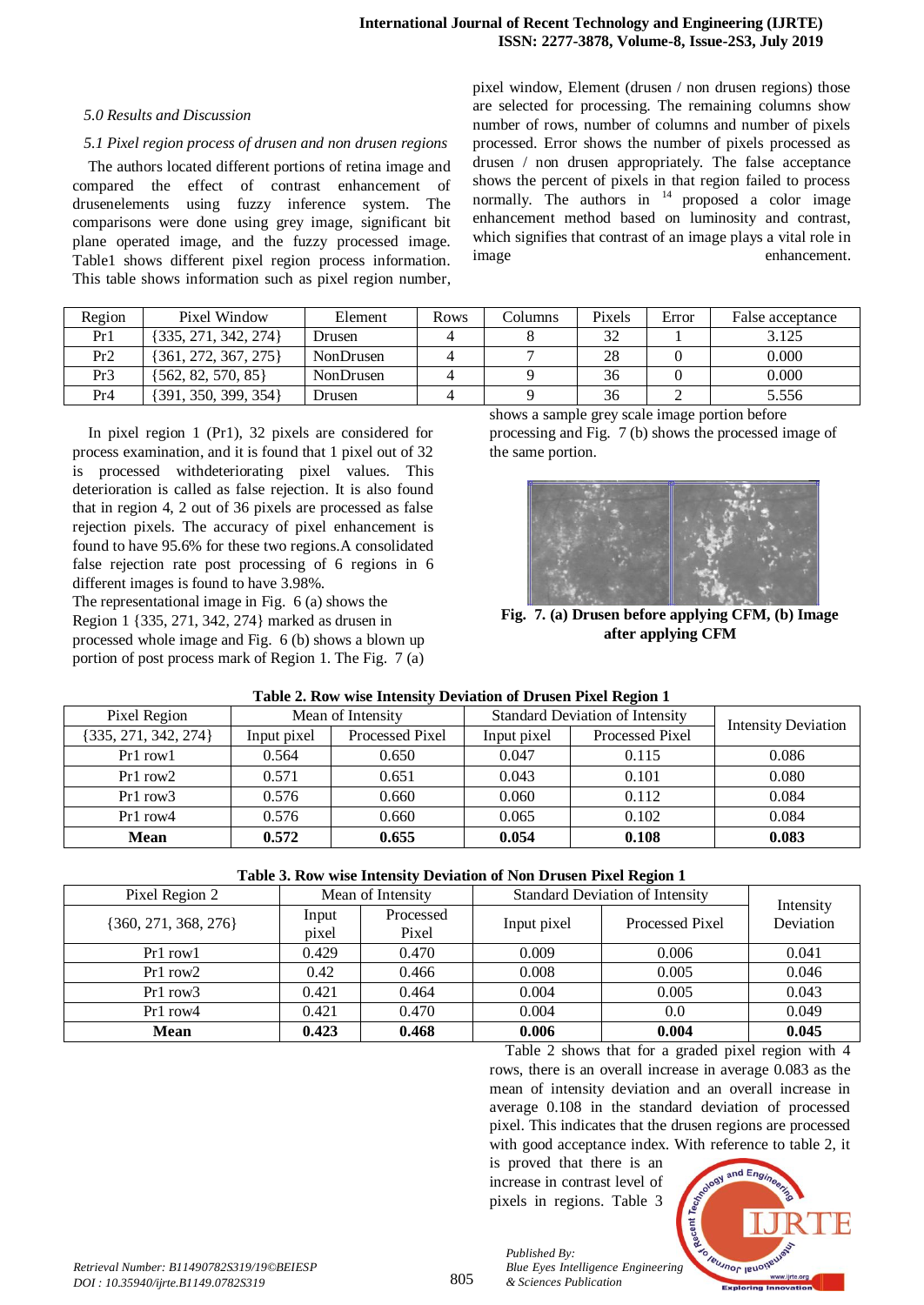shows the intensity values in processing NonDrusen portion in pixel region 2.

It shows that 0.045 is the mean intensity deviation of input pixel and processed pixel for this region. Moreover, the standard deviation is calculated after processing intensity values with less average intensity value as 0.004. The overall intensity deviation is calculated as 0.045 for all non drusen pixels in the region which indicates that the contrast is slightly improved for Non Drusen regions.

# *5.2. Evaluation of Filter Model*

# *5.2.1. Image and region sampling*

The stratified random probability sampling method is adopted in the selection process of images and regions to test. This is applied by dividing sample population images into different groups based on clinical characteristics categorized by the proprietary hospital. These images are used as representative images for testing the model. To evaluate the results of the model, drusen region area from each of images with ground truth information are selected for testing. The image was vertically divided in to two halves and a region is picked either from first half or the second half depending on drusen existence.

# *5.2.2. Statistical test on drusen region comparisons*

Two drusen ailment regions were taken from six randomly picked images from proprietary database to prove the efficiency of the model in processing drusen regions. The F-test was done with the vectorized pixel values taken from the images after processing, to study the consistency in intensity variances. This test was carried out showing probability values of normal drusen pixels falling in the range 0.4352 0.6 0.7648 as shown in the fuzzy inference system membership function 'ND' in Fig.4. The comparisons were done with one drusen region selected from one image with a drusen region picked from another image. The table 4 shows the results of ten comparisons of different drusen regions from different images. The region nomenclature is also shown in this table.

The F-Test two sample for variances is used to test if the test statistic has an F-distribution with a Null hypothesis. The hypothesis is set as 'The variance of processed drusen region in one image is same as the variance of processed drusen region pixel in another image'. The alternate hypothesis is defined as 'The variance of processed region in one image is not the same as the variance of a region pixel in another image'. The study shows that the filter works better for eight comparisons out of ten in the same manner when it is implemented for different region comparisons from different images.

In hypothesis testing, 10 comparisons are shown in the table 4. The probability values show that eight out of ten comparisons are having values greater than 0.05 which is the significant p value. Two values are 0.0065 and 4.23E-08 which are less than 0.05 for two comparisons.

**Table 4. Comparison of different drusen regions from different images.**

|                | unici chi magcs.<br>Regions of |                          |            |                            |  |  |
|----------------|--------------------------------|--------------------------|------------|----------------------------|--|--|
| #              | Region<br>Name                 | Nomenclature             | two images | Probability<br>of variance |  |  |
|                | $1r1-2r1$                      | Image 1                  |            |                            |  |  |
| 1              |                                | region 1 with<br>Image 2 |            | 0.15                       |  |  |
|                |                                | region 1                 |            |                            |  |  |
|                |                                | Image 3                  |            |                            |  |  |
| $\overline{2}$ | $3r1-1r1$                      | region 1 with            |            | 0.11                       |  |  |
|                |                                | Image 1                  |            |                            |  |  |
|                |                                | region 1                 |            |                            |  |  |
| 3              | $3r1-1r2$                      | Image 3                  |            |                            |  |  |
|                |                                | region 1 with            |            | 0.43                       |  |  |
|                |                                | Image 1                  |            |                            |  |  |
|                |                                | region 2                 |            |                            |  |  |
| $\overline{4}$ | $3r2-1r1$                      | Image 3                  |            |                            |  |  |
|                |                                | region 2 with            |            | 0.21                       |  |  |
|                |                                | Image 1                  |            |                            |  |  |
|                |                                | region 1                 |            |                            |  |  |
| 5              | $4r1-5r1$                      | Image 4                  |            | 0.10                       |  |  |
|                |                                | region 1 with            |            |                            |  |  |
|                |                                | Image 5                  |            |                            |  |  |
|                |                                | region 1                 |            |                            |  |  |
|                | $5r1-6r1$                      | Image 5                  |            | 0.51                       |  |  |
| 6              |                                | region 1 with            |            |                            |  |  |
|                |                                | Image 6                  |            |                            |  |  |
|                |                                | region 1                 |            |                            |  |  |
|                | $6r1-1r1$                      | Image 6                  |            | 0.16                       |  |  |
| $\overline{7}$ |                                | region 1 with            |            |                            |  |  |
|                |                                | Image 1                  |            |                            |  |  |
|                |                                | region 1                 |            |                            |  |  |
| 8              | $6r2-1r2$                      | Image 6                  |            | 0.09                       |  |  |
|                |                                | region 2 with            |            |                            |  |  |
|                |                                | Image 1                  |            |                            |  |  |
|                |                                | region 2                 |            |                            |  |  |
| 9              | $1r1-2r2$                      | Image 1                  |            |                            |  |  |
|                |                                | region 1 with            |            | 0.0065                     |  |  |
|                |                                | Image 2                  |            |                            |  |  |
|                |                                | region 2                 |            |                            |  |  |
| 10             | $5r1-6r1$                      | Image 5                  |            | 4.23E-08                   |  |  |
|                |                                | region 1 with            |            |                            |  |  |
|                |                                | Image 6                  |            |                            |  |  |
|                |                                | region 1                 |            |                            |  |  |

Hence, it is interpreted that the filter processing in different regions are statistically significant, which means that Null hypothesis is accepted for 80% comparisons. That is, 'The variance of processed drusen region in one image is same as the variance of a processed drusen region in another image' is accepted. Therefore, when the filter model processes different regions in different images, it is found that the model works with 95% significance level.

# *5.2.3Image quality*

Image quality is evaluated subjectively based on how

the human visual system understands image with the low level features.<sup>15</sup> In the proposed research article,



806

*Published By: Blue Eyes Intelligence Engineering & Sciences Publication*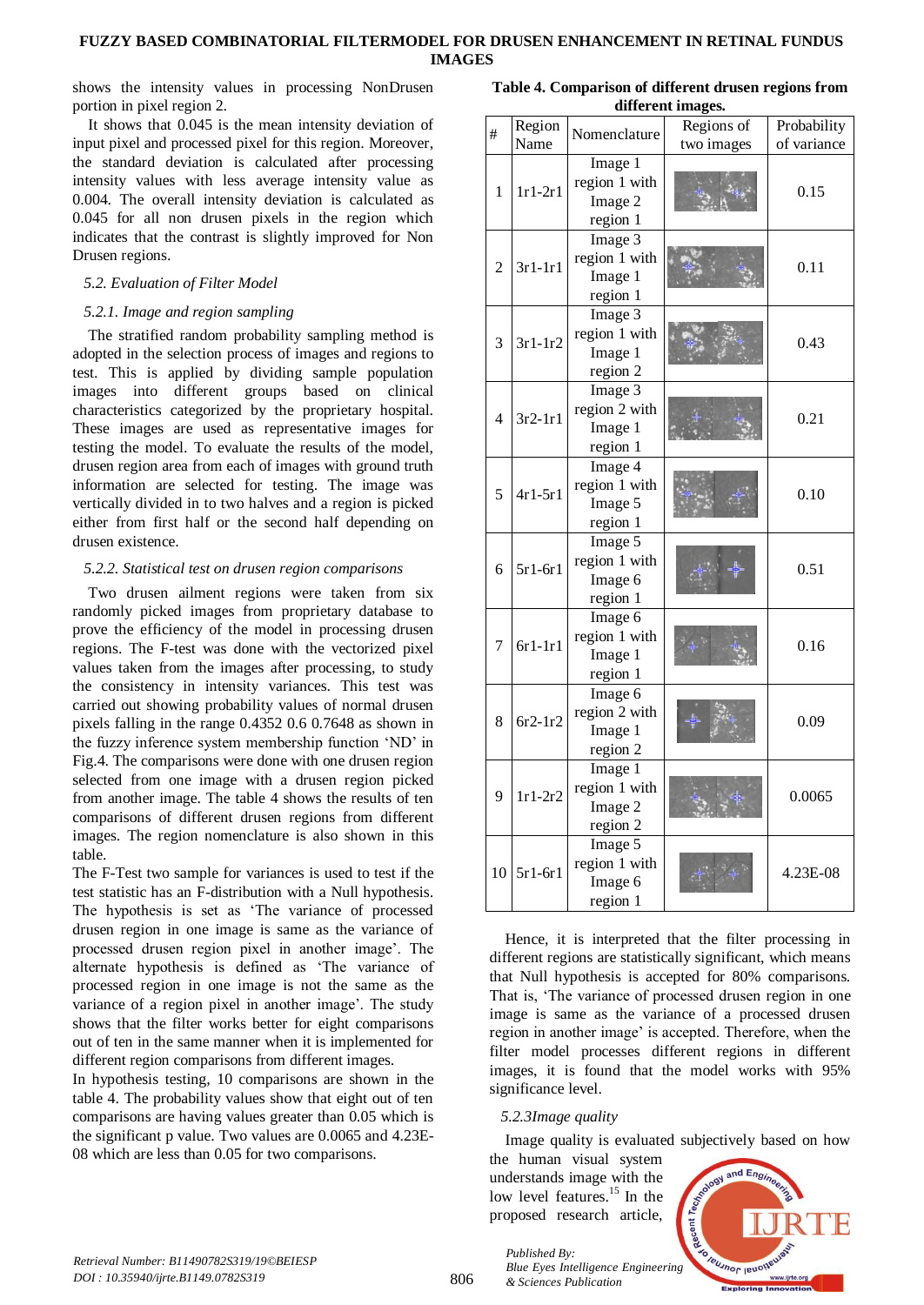Fig. 7 (b) shows that the processed image region is subjectively known to have increased contrast than the pre-processed image in 7 (a). This is evaluated using visual perception.

The authors propose a phase congruency (PC) and image gradient magnitude (GM) features to characterize the image local quality. This method is called as Feature Similarity Index (FSIM) for full reference image quality assessment. In this paper, the luminance component of the image takes a vital role in image quality index.<sup>15</sup> The Fig. 8 depicts quality test results showing FSIM index values for initial pre-process image compared with post fuzzy processed image for 60 images in proprietary database. The Fig. 9 shows the FSIM index values for 25 STARE images in subjective quality assessment.



**Fig. 8. FSIM index of pre-process and post process Images in Proprietary Image database**



**Fig. 9. FSIM index of pre-process and post process Images in STARE Image database**

In these two figures, hyphen marked points refer to FSIM values of pre-processed images and diamond marked points refer to FSIM values of post processed images. It is evident that all post fuzzy processed images' FSIM values are greater than 0.990 tested in two databases. The average FSIM index for initial preprocessed images is 0.978 and that of post fuzzy processed images is 0.994 in proprietary database images. The average FSIM index for initial pre-processed images is 0.976 and that of post fuzzy processed images is 0.994 in Stare database images. The quality index values show that, the post processed images are preserved with good subjective quality features when compared to the respective pre-processed images.

# **IV. CONCLUSION**

In this research article, the authors proposed a novel drusen enhancement filter model. The model is a combination of bit plane process and fuzzy inference system processes called as combinatorial filter model. This model enhances the visibility of drusen portions in fundus images across two test databases one proprietary and another public STARE database. The enhancement is proved objectively with F-Test distribution. Post enhancement, the image quality is retained to a good extent. This ensures that other ophthalmic features such as optic disc, optic nerves, and fovea are also preserved to enable more efficient screening of drusen features in fundus images.

# **V. ACKNOWLEDGEMENT**

The authors acknowledge the support given by SSN Institutions by providing research facility with Matlab R2018b software tool licence which enabled us to work on this research.

# **REFERENCES**

- 1. Retina Institute of California, <https://www.youtube.com/watch?v=74PIn4PYAoE>
- 2. [N. Likhar, R.K. Mothe, R. Kanukula, C. Shah, A. Dang,](javascript:void(0);)  MarksMan, Healthcare Solutions LLP, 'The prevalence of age-related Macular degeneration in Indian Population: a systematic review', The Journal of The International Society for Pharmacoeconomics and Outcomes Research
- 3. STructured Analysis of the Retina (Stare), <http://cecas.clemson.edu/~ahoover/stare/>
- 4. National Eye Institute. Age-Related Eye Disease Study. <http://www.nei.nih.gov/amd>
- 5. Edward Chaum, V. PriyaGovindasamy, Thomas P. Karnowski, Kenneth W. Tobin, 'Detection of Anatomic Structures in Human Retinal Imagery', IEEE Transactions on Medical Imaging, 2007, vol. 26, issue 12, pp. 1729 – 1739
- 6. Mei Zhou, Kai Jin, Shaoze Wang, Juan Ye &DahongQian, 'Color Retinal Image Enhancement Based on Luminosity and Contrast Adjustment', IEEE Transactions on biomedical engineering, 2018, vol. 65, issue 3, pp. 521 - 527
- 7. Mark J. J. P. van Grinsven, Yara T. E. Lechanteur, Johannes P. H. van de Ven, Bram van Ginneken, Carel B. Hoyng, Thomas Theelen& Clara I. S´anchez, 'Automatic Drusen Quantification and Risk Assessment ofAge-Related Macular Degeneration on Color Fundus Images', Retina, April 2013
- 8. Victor Murray1, Marios S Pattichis , Eduardo Simon Barriga& Peter Soliz, Murray et al., 'Recent multiscale AM-FM methods in emerging applications in medical imaging, EURASIP Journal on Advances in Signal Processing, 2012, 2012:23
- 9. XiuxiuRen, YuanjieZheng, Yanna Zhao, Chao Luo, Hong Wang, JianLian&Yunlong He1, 'Drusen Segmentation From Retinal Images via Supervised Feature Learning', IEEE Access,December 2017, Digital Object Identifier 10.1109/ACCESS.2017.2786271
- 10. Sankar k. Pal and robert a. King, 'Image Enhancement Using Smoothing with Fuzzy Sets', IEEE Transactions on Systems, Man and Cybernetics, 1981, vol. SMC-1 1, no. 7
- 11. Gang Li, Image Contrast Enhancement Algorithm Based on GM(1,1) and Power Exponential Dynamic Decision, International Journal of Pattern

*Published By:*

*& Sciences Publication* 



807